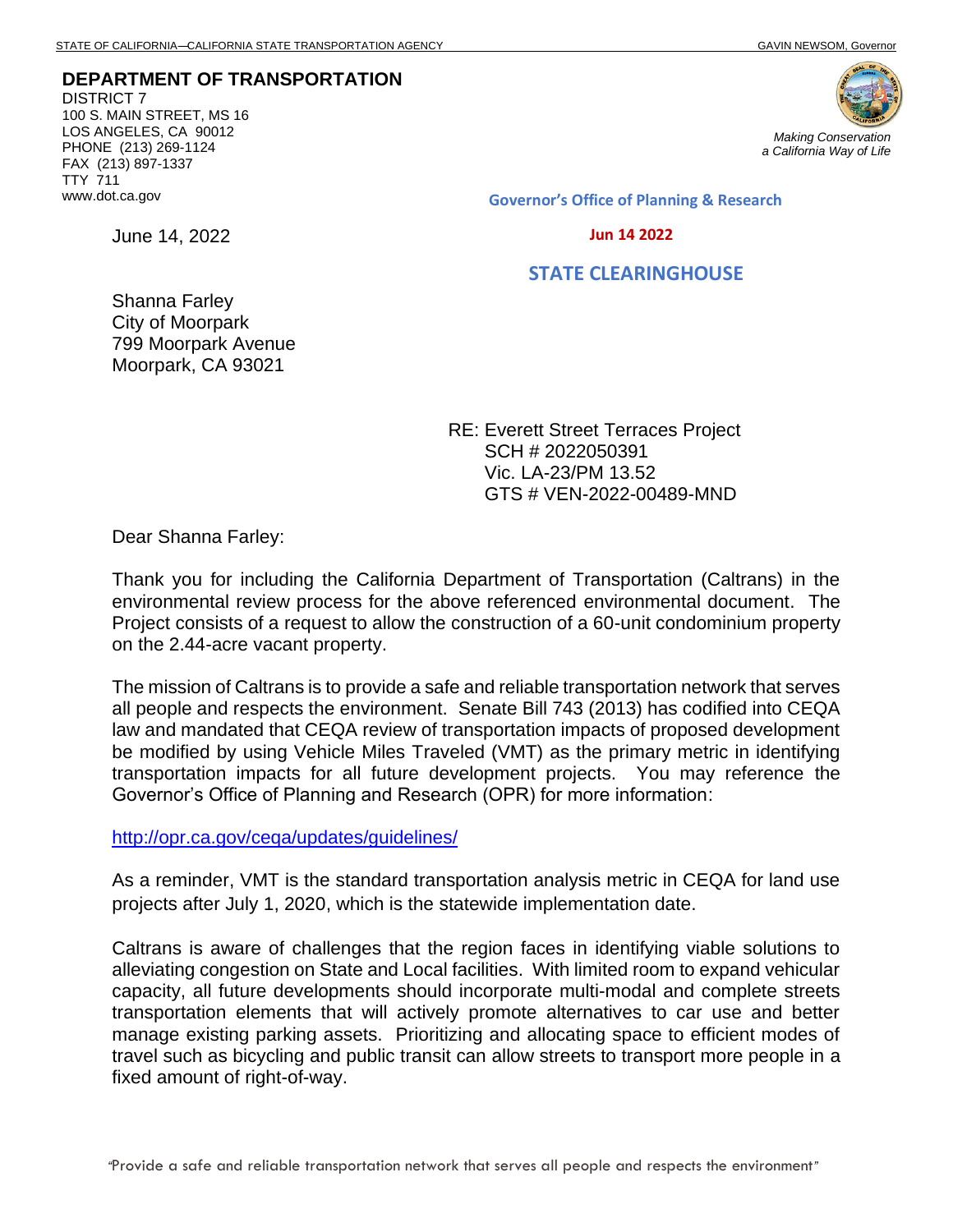Caltrans supports the implementation of complete streets and pedestrian safety measures such as road diets and other traffic calming measures. Please note the Federal Highway Administration (FHWA) recognizes the road diet treatment as a proven safety countermeasure, and the cost of a road diet can be significantly reduced if implemented in tandem with routine street resurfacing. Overall, the environmental report should ensure all modes are served well by planning and development activities. This includes reducing single occupancy vehicle trips, ensuring safety, reducing vehicle miles traveled, supporting accessibility, and reducing greenhouse gas emissions.

The daily VMT per capita for the Project was determined to be 19.58 miles per capita, with the Citywide average daily VMT per capita noted at 20.54. This calculation did not consider the VMT-reducing effects associated with the Project's location within a half-mile walking distance of the Moorpark Metrolink Station, which is considered to be a Major Transit Stop. As noted in the OPR Guidance, "certain projects (including residential, retail, and office projects, as well as projects that are a mix of these uses) proposed within ½ mile of an existing major transit stop or an existing stop along a high quality transit corridor will have a less than significant impact on VMT. Therefore, Caltrans concurs that the impacts regarding Project VMT would therefore be less than significant at this time.

Given the above finding of less than significant Project VMT impact, the identification of mitigation measures is not required at this time. However, a post-development VMT analysis with all mitigation measures should be prepared for monitoring purpose and for future project thresholds in the area. Additional mitigation measure should be implemented when the post-development VMT analysis discloses any traffic significant impact.

Since the project site is next to SR-23, please be reminded that any work performed within the State Right-of-way will require an Encroachment Permit from Caltrans. Any modifications to State facilities must meet all mandatory design standard and specifications.

Storm water run-off is a sensitive issue for Los Angeles and Ventura counties. Please be mindful that projects should be designed to discharge clean run-off water. Additionally, discharge of storm water run-off is not permitted onto State highway facilities without any storm water management plan.

As a reminder, any transportation of heavy construction equipment and/or materials which requires use of oversized-transport vehicles on State highways will need a Caltrans transportation permit. We recommend large size truck trips be limited to off-peak commute periods.